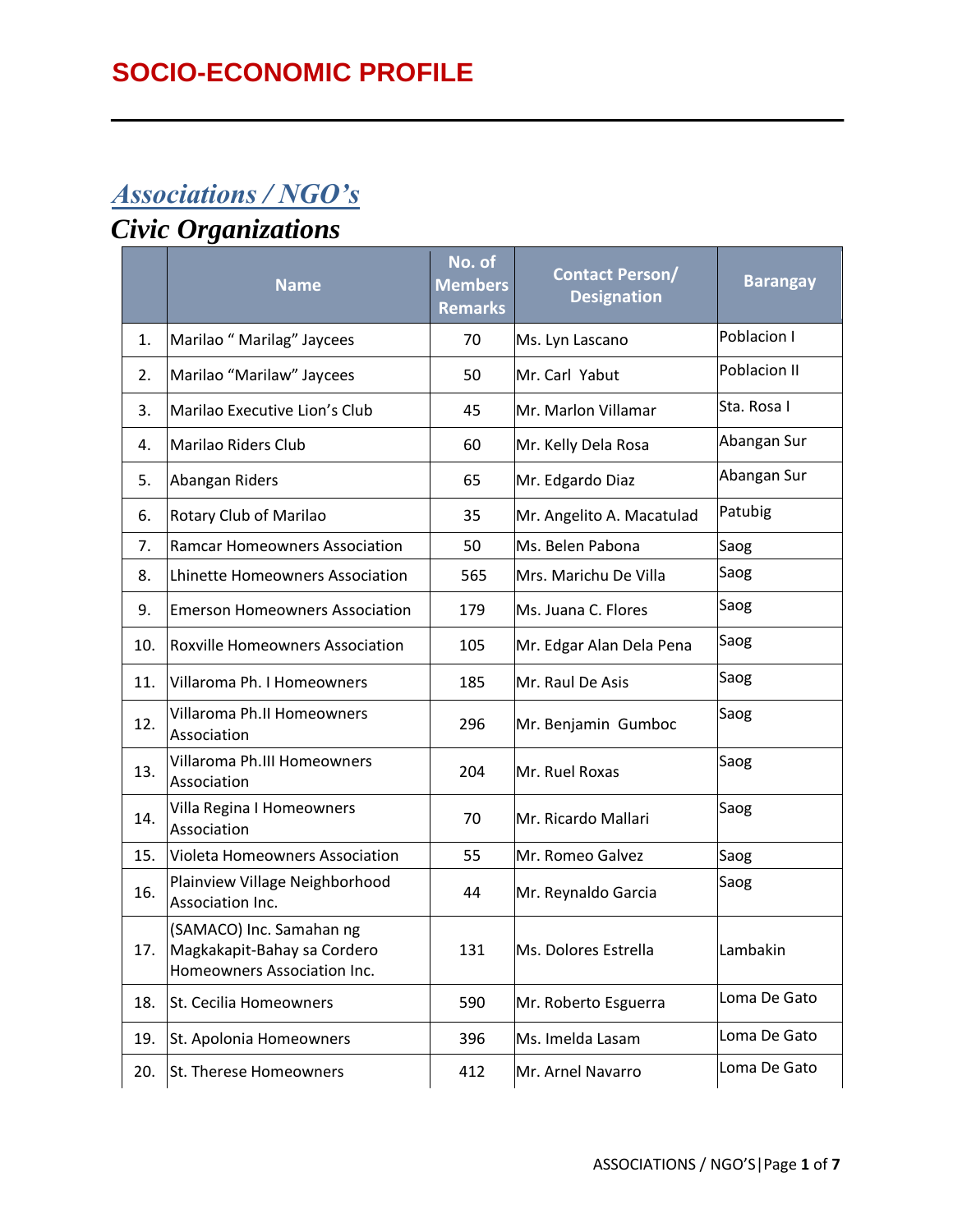| 21. | St. Anne Homeowners                      | 580 | Mr. Edgar Sioson          | Loma De Gato |
|-----|------------------------------------------|-----|---------------------------|--------------|
| 22. | St. Martha Homeowners                    | 575 | Mrs. Marlita Cusipag      | Loma De Gato |
| 23. | St. Rita Homeowners                      | 384 | Mr. Joselito Perez        | Loma De Gato |
| 24. | St. Margarette Homeowners                | 320 | Ms. Melanie Domingo       | Loma De Gato |
| 25. | St. Barbara Homeowners                   | 320 | Mr. Jefferson Arroyo      | Loma De Gato |
| 26. | St. Claire Homeowners                    | 395 | Mr. Joselito Dioquino     | Loma De Gato |
| 27. | St. Rose Homeowners                      | 318 | Ms. Sarah Trono           | Loma De Gato |
| 28. | St. Louie Homeowners                     | 350 | Mr. Romeo Sibal           | Loma De Gato |
| 29. | Mary Venturanza Homeowners               | 450 | Ms. Emelinda Sadiasa      | Loma De Gato |
| 30. | Marilao Green Homeowners                 | 350 | Ms. Rudy Infante          | Loma De Gato |
| 31. | <b>Florida Villas Homeowners</b>         | 115 | Mr. Vic San Andres        | Loma De Gato |
| 32. | <b>UNIVAHHMMI</b>                        | 13  | Mr. Elmer T. Sarmiento    | Loma De Gato |
| 33. | Metro Gate II Phase 1 Homeowners<br>Ass. | 174 | Mr. Joselito Zamora       | Loma De Gato |
| 34. | Metro Gate II Phase 2 Homeowners<br>Ass. | 50  | Mr. Ramil Detablan        | Loma De Gato |
| 35. | Metro Gate Phase 3 Homeowners<br>Ass.    | 110 | Mr. Johan Laxina          | Loma De Gato |
| 36. | Metro Gate Phase 4 Homeowners<br>Ass.    | 124 | Mr. Eric Labago           | Loma De Gato |
| 37. | <b>Green Forbs Homeowners</b>            | 334 | Mr. Michael Landicho      | Loma De Gato |
| 38. | St. Martin Subdivision Homeowners        | 150 | Mr. Danny Pangsahan       | Ibayo        |
| 39. | Manzano Subdivision Homeowners           | 200 | Mr. Rico Nito             | Ibayo        |
| 40. | Ladies Club of St. Martin                | 53  | Mrs. Lilia Gatchalian     | Ibayo        |
| 41. | Rotary Club of Marilao Highlands         | 28  | Mr. Jon Louie F. Santiago | Patubig      |

 **Data Source: Barangay Level 2019**

# *Religious Organizations*

| <b>Name</b>                 | No. of<br><b>Members/Remarks</b> | <b>Contact Person/Designation</b> |
|-----------------------------|----------------------------------|-----------------------------------|
| Adoracion Nocturna Filipina | 36                               | <b>Bro. Bert Sarmiento</b>        |
| Alpha Zeta Choir            | 37                               | Sis. Lita Bernardo                |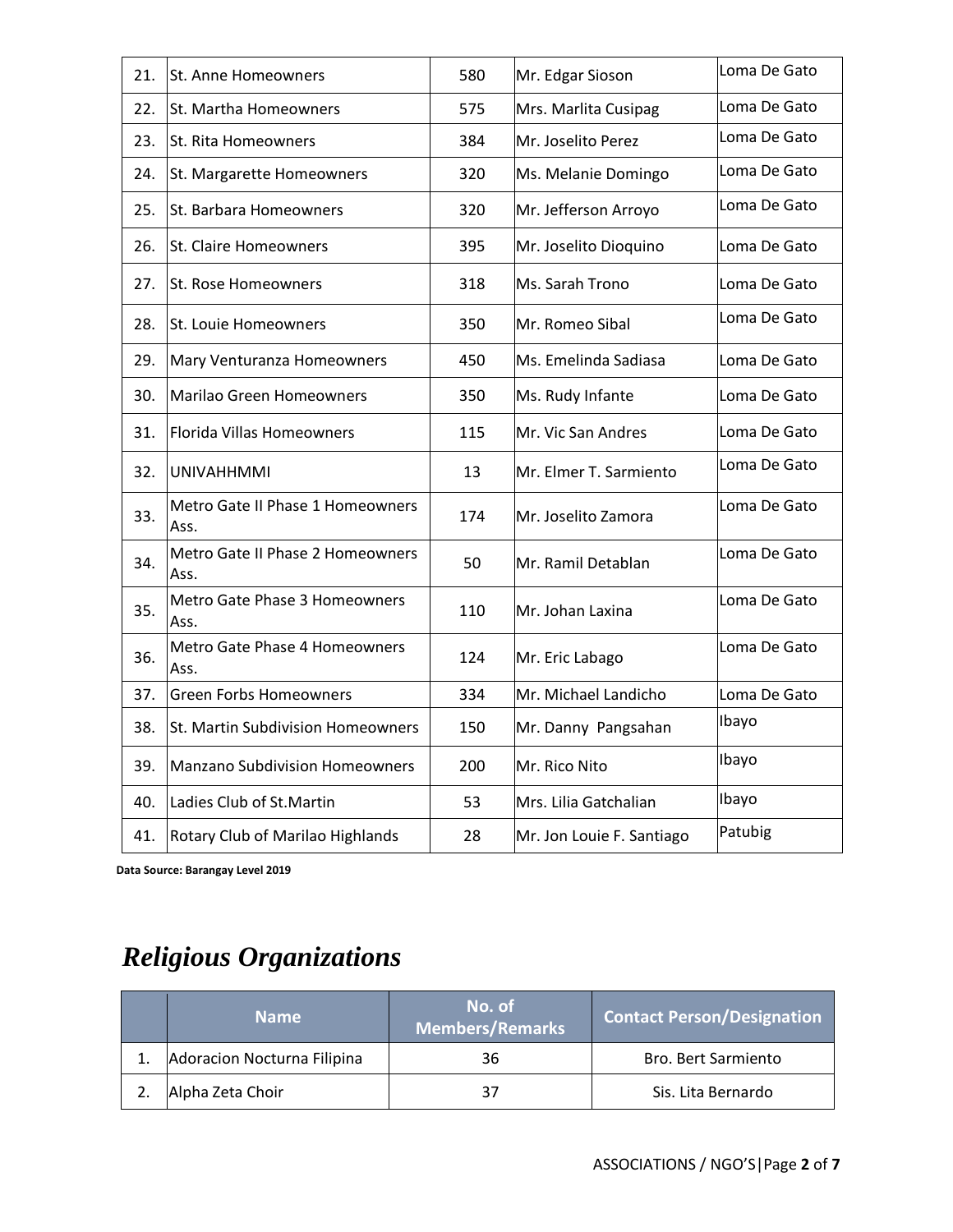| 3.  | <b>Altar Boys</b>                   | 24  | Bro. John Emmanuel Si         |
|-----|-------------------------------------|-----|-------------------------------|
| 4.  | Apostolado ng Panalangin            | 20  | Sis. Dolly Conferido          |
| 5.  | Apostoles                           | 12  | Bro. Edd Celon                |
| 6.  | <b>Bible Apostolate</b>             | 27  | Sis. Menchie Fernando         |
| 7.  | Catholic Women's League             | 28  | Sis. Baby Cepeda              |
| 8.  | Catholic Youth Organization         | 35  | Bro. Angelo Gutierrez         |
| 9.  | Couples for Christ                  | n/a | Bro. Lito Bartolome           |
| 10. | Daop Palad                          | 54  | Bro. Omie Buenaventura        |
| 11. | Hijas de Maria                      | 28  | Ma. Sharlene D.R. Sy          |
| 12. | <b>Honorarias</b>                   | 47  | Sis. Adeling De Guzman        |
| 13. | Ina ng Laging Saklolo               | 98  | Sis. Cherry Tacsuan           |
| 14. | Jazz Mass Ensemble                  | 43  | Bro. Ayjhay Aguirre           |
| 15. | Knights of Columbus                 | 455 | Bro. Nelson San Pablo         |
| 16. | Lay Minister                        | 19  | Bro. Joey Talunton            |
| 17. | Lector & Commentator                | 43  | Sis. Rose Francisco           |
| 18. | Legion of Mary                      | 102 | Sis. Cristy Tan               |
| 19. | Lights of Jesus Prayer<br>Community | 76  | Sis. Baby Resurreccion        |
| 20. | Lord's Shepherds                    | 67  | Bro. Dr. Joel San Juan        |
| 21. | Marriage Encounter                  | 53  | Bro. Per & Sis Mercy Diaz     |
| 22. | Mother Butler Mission Guild         | 34  | Sis. Lita Raymundo            |
| 23. | Parish Vocation Formation           | 65  | <b>Bro. Eduard Padiernos</b>  |
| 24. | <b>PASKA</b>                        | 68  | Bro. Louie Porca              |
| 25. | <b>PREX</b>                         | 89  | Bro. Gener & Sis. Zeny Javier |
| 26. | Sal & Lumen Prayer<br>Community     | n/a | Bro. Richard Francisco        |
| 27. | Samahang Nazareno                   | 187 | Bro. Jimmy Gonzales           |
| 28. | Speakers Bureau                     | 17  | Sis. Vicky Oquilla            |
| 29. | St. Michael Choir                   | 39  | Sis. Emilia Buenaventura      |
| 30. | <b>Usher Ministry</b>               | 27  | Sis. Mercy Diaz               |
| 31. | Youth for Christ                    | 54  | Bro. Joseph Austria           |
|     |                                     |     |                               |

**Data Source: St. Michael de Archangel Parish Church 2019**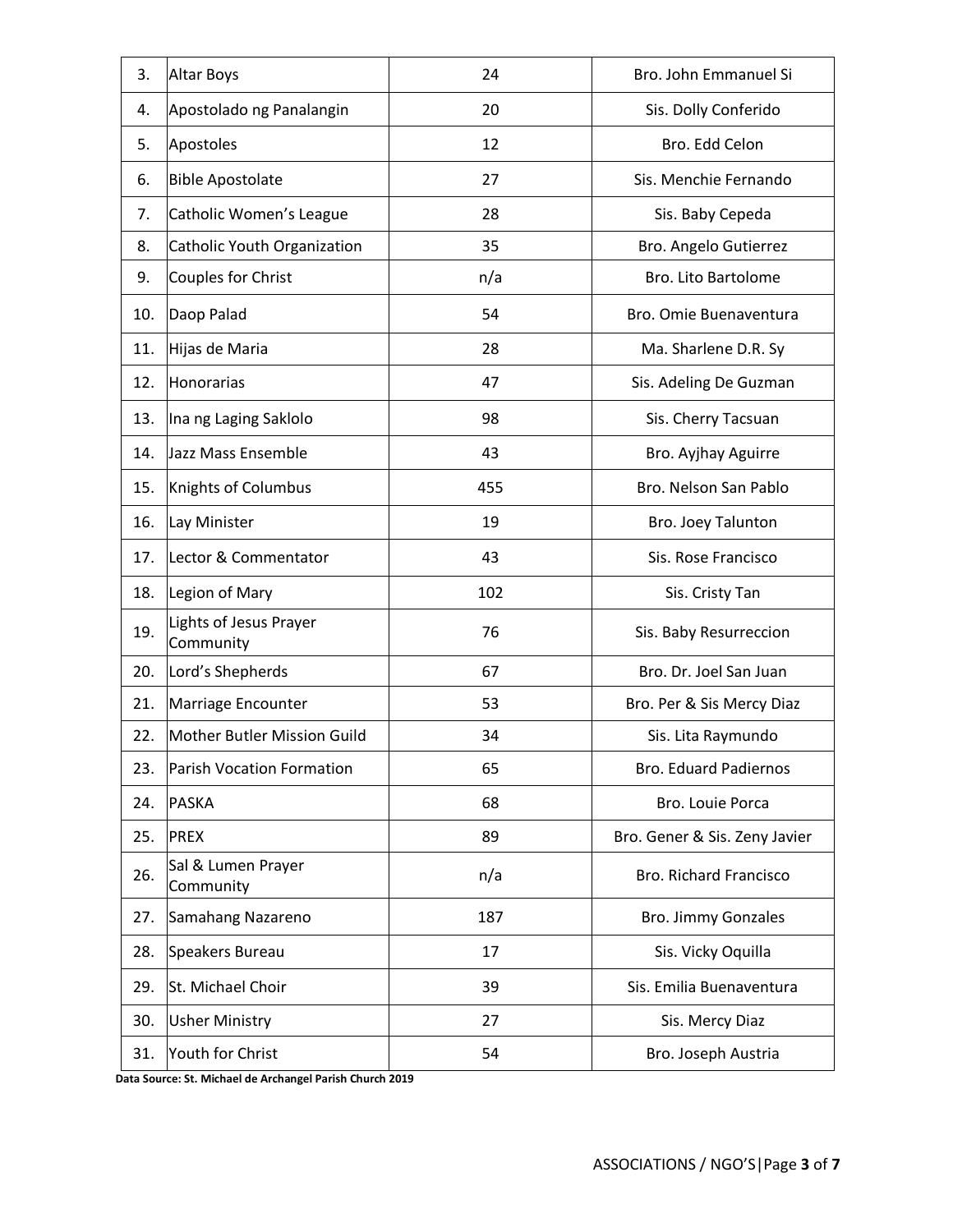## *Professional Organizations*

| <b>Name</b>            | No. of Members/<br><b>Remarks</b> | <b>Contact Person/Designation</b> |
|------------------------|-----------------------------------|-----------------------------------|
| Marilao Teacher's Club | 450                               | Ms. Melissa F. Serrano            |
| Media                  | 40                                | IMr. Jun De Jesus                 |

#### *Commercial/ Industrial/ Labor Organizations*

| Name '                      | No. of Members/ Remarks | Contact Person/Designation |
|-----------------------------|-------------------------|----------------------------|
| Marilao Chamber of Commerce | 25                      | Mr. Esmeraldo Mahinay      |

#### *Cooperatives*

|                | <b>Name of Cooperative</b>                                           | <b>Contact Person/</b><br><b>Designation</b> | <b>Contact</b><br><b>Details</b> | <b>Barangay</b> | No. of<br><b>Members</b> |
|----------------|----------------------------------------------------------------------|----------------------------------------------|----------------------------------|-----------------|--------------------------|
| $\mathbf{1}$ . | Abangan MPC                                                          | Ms. Leonida Santos                           | 0919-8491113                     | Abangan Sur     | 260                      |
| 2.             | <b>AFGMTS Faculty and</b><br><b>Employees MPC</b>                    | Ms. Delilah Hilario                          | 0943-1372473                     | Lias            | 222                      |
| 3.             | Matthew 6:33 Transport<br>Cooperative                                | Mr. Gerry Atienza                            | 0922-8821847                     | Sta. Rosa II    | 37                       |
| 4.             | Divine Mercy Shrine Multi-<br><b>Purpose Cooperative</b>             | Ms. Maria Cristina<br>Francisco              | 0925-8021871                     | Sta. Rosa I     | 2933                     |
| 5.             | HM MPC                                                               | Mr. Jesus Mayrina                            | 0925-5112413                     | Loma De<br>Gato | 300                      |
| 6.             | Karingalan                                                           | Mr. Pedrito Santiago                         | 0932-2117157                     | Sta. Rosa II    | 60                       |
| 7.             | Mahal na Senior Multi-<br><b>Purpose Cooperative</b>                 | Ms. Stella Angeles                           | 0917-5590199                     | Saog            | 260                      |
| 8.             | <b>Marilao Farmers Marketing</b><br>Cooperative                      | Mr. Agustin Mendoza                          | 0932-5535800                     | Sta. Rosa I     | 103                      |
| 9.             | Marilao Municipal<br><b>Employees Multi-Purpose</b>                  | Ms. Mary Ann Gutierez                        | 0927-7111175                     | Patubig         | 407                      |
| 10             | <b>Marilao Public Market</b><br>Vendors Multi-Purpose<br>Cooperative | Ms. Maura Dela Cruz                          | 0933-5057434 Pobalacion II       |                 | 73                       |
| 11.            | <b>OFW Paint Producers</b><br>Cooperative                            | Mr. Louie Octavo                             | 0923-381918                      | Sta. Rosa I     | 30                       |
| 12.            | Prenza Multi-Purpose<br>Cooperative                                  | Mr. Nolasco San Miguel 0943-8188707          |                                  | Prenza I        | 3,040                    |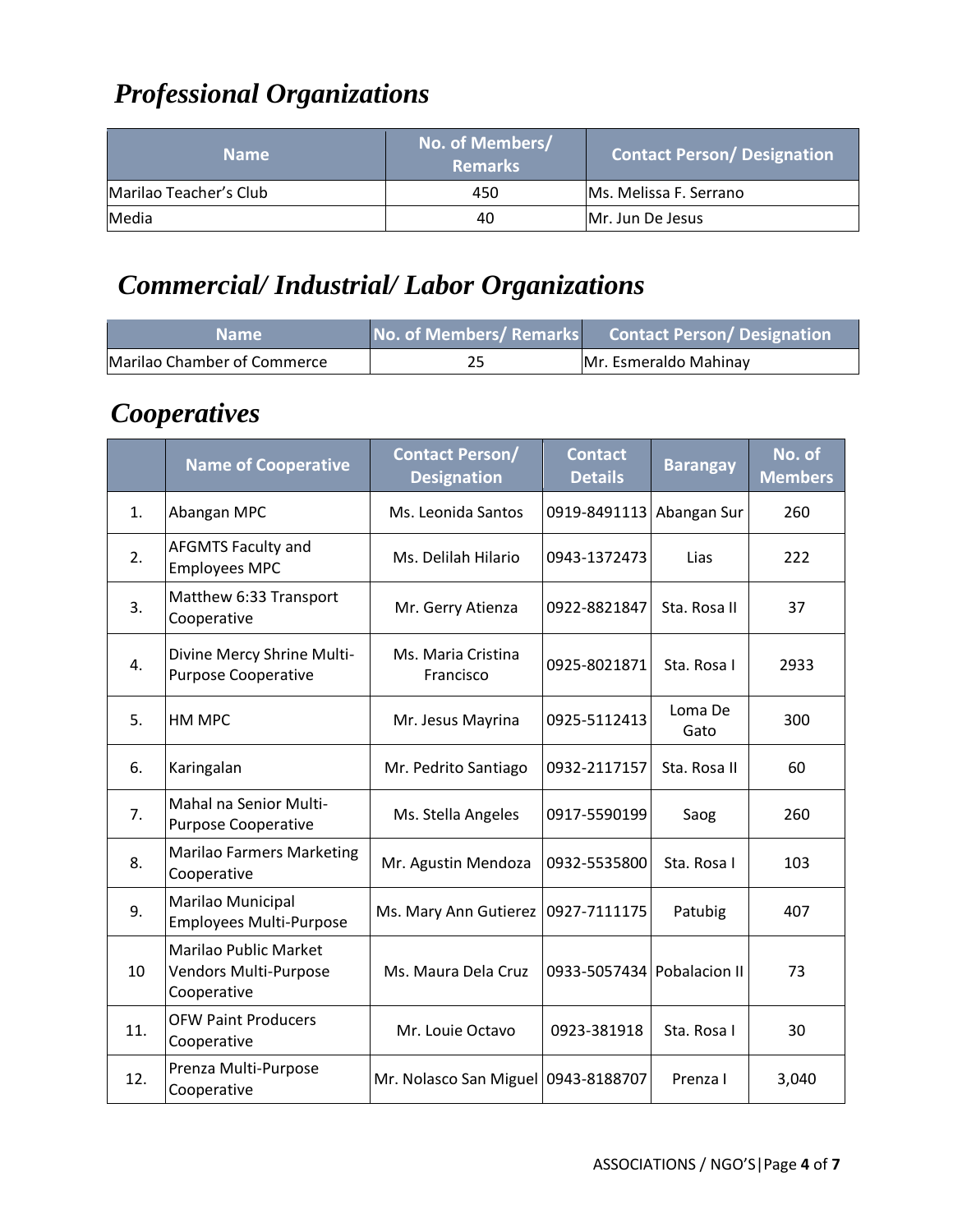| 13. | Prenza National High School<br>Multi-Purpose Cooperative                   | Mr. Ranulfo Jose           | 0923-7387322 | Prenza I                | 163 |
|-----|----------------------------------------------------------------------------|----------------------------|--------------|-------------------------|-----|
| 14. | San Miguel de Marilao<br>Multi-Purpose Cooperative                         | Mr. Miguelito Andres       | 0917-7534718 | PObalacion<br>Ш         | 98  |
| 15. | St. Bernadette Multi-<br><b>Purpose Cooperative</b>                        | Mr. Virgilio Trinidad      | 0932-6686400 | Ibayo                   | 440 |
| 16. | Sto. Domingo Cooperative                                                   | Ms. Tessie Dela Rosa       | 0925-7121552 | Abangan Sur             | 216 |
| 17. | Tabing - Ilog Rural<br><b>Waterworks Cooperative</b><br>and Allied Service | Mr. Romeo Miranda          | 0925-8203823 | Tabing-Ilog             | 194 |
| 18. | <b>VECA Cooperative</b>                                                    | Ms. Luzviminda San<br>Luis | 0933-6324844 | Patubig                 | 110 |
| 19. | Marejbhel Transportation<br>Servic Cooperative                             | Ms. Asuncion Pabona        | 0947-5973197 | Saog                    | 48  |
| 20. | <b>Elrod Service Cooperative</b>                                           | Mr. Rodel Isidro           | 0949-7178212 | Abangan<br><b>Norte</b> | 18  |
| 21. | Wow Lakbay Phil. Transport<br>Cooperative                                  | Mr. Rico Lagsa             | 0917-2444830 | Lias                    | 30  |
| 22. | <b>Banyohay Cooperative</b>                                                | Mr. Gerry Soriano          | 0933-2733731 | Loma De<br>Gato         | 26  |

**Data Source: COOP Office 2019**

## *Foundations/Charity Institution*

| 'Name                                                               | No. of Members/<br><b>Remarks</b> | <b>Contact Person/Designation</b> |
|---------------------------------------------------------------------|-----------------------------------|-----------------------------------|
| Marilao Social Circle                                               | 15                                | Mr. Larry Cruz                    |
| Nathaniel Guillermo Foundation                                      | 50                                | Ms. Nini Guillermo                |
| Samahan ng Lingap Kalusugan sa Marilao<br>Foundation, Inc. (SALIKA) | 30                                | Mr. Renato San Juan               |

### *Sectoral Organizations*

|    | <b>Name</b>                                                 | <b>No. of Members</b><br><b>Remarks</b> | <b>Contact Person</b>             | <b>Barangay</b> |
|----|-------------------------------------------------------------|-----------------------------------------|-----------------------------------|-----------------|
|    | <b>FEMA TODA</b>                                            | 100                                     | Mr. Serafin Dela Cruz Sta. Rosa I |                 |
| 2. | (ASMARTE) Association of Marilao<br>Teachers & Employees    | 250                                     | Ms. Melissa F.<br>lSerrano        | Poblacion I     |
| 3. | (MAFC) Municipal Agricultural and<br><b>Fishery Council</b> | 25                                      | Mr. Mariano Delos<br>Santos       | lSta. Rosa I    |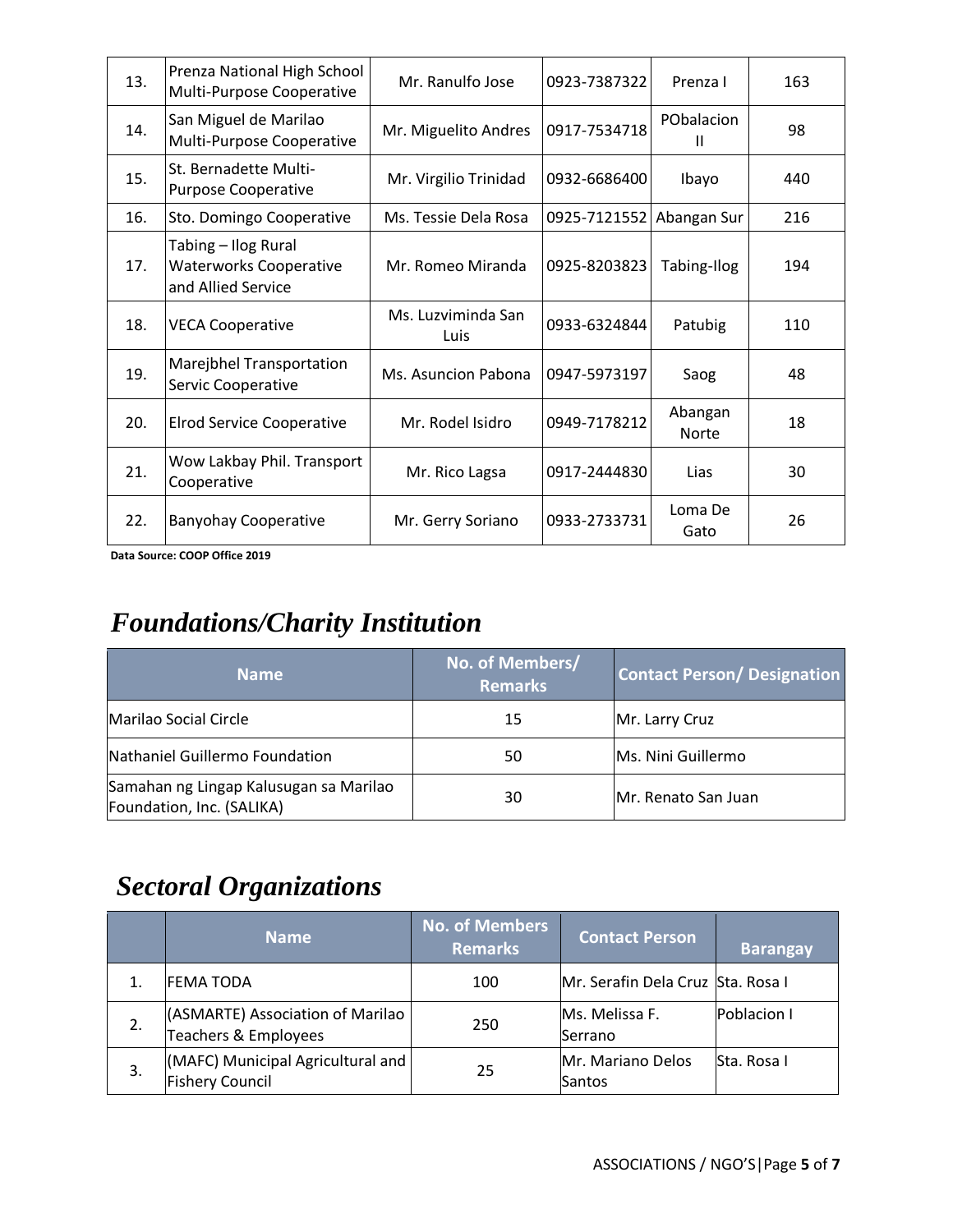| 4.  | Ladies Association of St. Michael<br>Homes Inc.                              | 8     | Ms. Flordeliza Corpuz       | Lias                         |
|-----|------------------------------------------------------------------------------|-------|-----------------------------|------------------------------|
| 5.  | Lias Ladies Association Inc.                                                 | 189   | Mrs. Lolita D. Perino       | Lias                         |
| 6.  | Federation of Elderly Senior<br>Citizen                                      | 305   | Mr. Alfredo A. De<br>Loyola | Deca Homes<br>St.Therese LDG |
| 7.  | Tres-Picos-Ibayo TODA                                                        | 48    | Mr. Pedrito Meneses         | Ibayo                        |
| 8.  | Senior Citizen                                                               | 16    | Mr. Aniceto San<br>Miguel   | Lambakin                     |
| 9.  | Senior Citizen Group                                                         | 465   | Mr. Panfilo Esguerra        | Lambakin                     |
| 10. | Samahan ng mga Kalihim sa<br>Marilao                                         | 16    | Mr. Rolando Dela<br>Cruz    | Patubig                      |
| 11. | Tau Gamma Phi.                                                               | 70    | Mr. Richard Umbao           | Saog                         |
| 12. | Solo Parent                                                                  | 52    | Ms. Elizabeth<br>Domingo    | Saog                         |
| 13. | <b>Senior Citizen</b>                                                        | 889   | Mr. Edgardo de Jesus        | Saog                         |
| 14. | Maya Radio Action Group<br>(MARAG)                                           | 50    | Mr. Reynaldo R.<br>Manintim | Abangan Norte                |
| 15. | Senior Citizens - Abangan Norte                                              | 384   | Ms. Lolita M. Chu           | Abangan Norte                |
| 16. | Senior Citizens - Abangan Sur<br>Chapter                                     | 300   | Mr. Restituto Licaros       | Abangan Sur                  |
| 17. | Senior Citizen                                                               | 102   | Mr. Andres Dela Cruz        | Prenza I                     |
| 18. | <b>Disabled Person</b>                                                       | 15    | Ms. Zeny DC. Pascua         | lPrenza I                    |
| 19. | Solo Parent                                                                  | 25    | Ms. Cherry Francisco        | Prenza I                     |
| 20. | Senior Citizen Prenza II                                                     | 130   | Mr. Sergio Benedicto        | Prenza II                    |
| 21. | Solo Parent                                                                  | 30    | Ms. Jennifer<br>Villanueva  | Prenza II                    |
| 22. | Prenza Rider's Club                                                          | 40    | Mr. Moises Miñes            | Prenza II                    |
| 23. | Solo Parents Marilao Federation                                              | 12    | Ms. Normita R.<br>Salonga   | Poblacion I                  |
| 24. | <b>OFW Wives</b>                                                             | 15    | Mrs. Roselyn Nayre          |                              |
| 25. | <b>Disabled</b>                                                              | 33    | Mr. Alfredo Bonifacio       | Poblacion I                  |
| 26. | (MAPESTA) Marilao Public<br><b>Elementary School Teachers</b><br>Association | 1,700 | Ms. Juliana Licup           | Patubig                      |
| 27. | (MART) Marilao Association of<br><b>Retired Teachers</b>                     | 47    | Mrs. Ester B. Tiongco       | Poblacion I                  |
| 28. | Solo Parent Federation (Marilao)                                             | 12    | Ms. Norma R.<br>Salonga     | Poblacion II                 |
| 29. | St. Micael The Archangel Parish                                              | 30    | Mr. Hilario Cruz II         | Poblacion II                 |